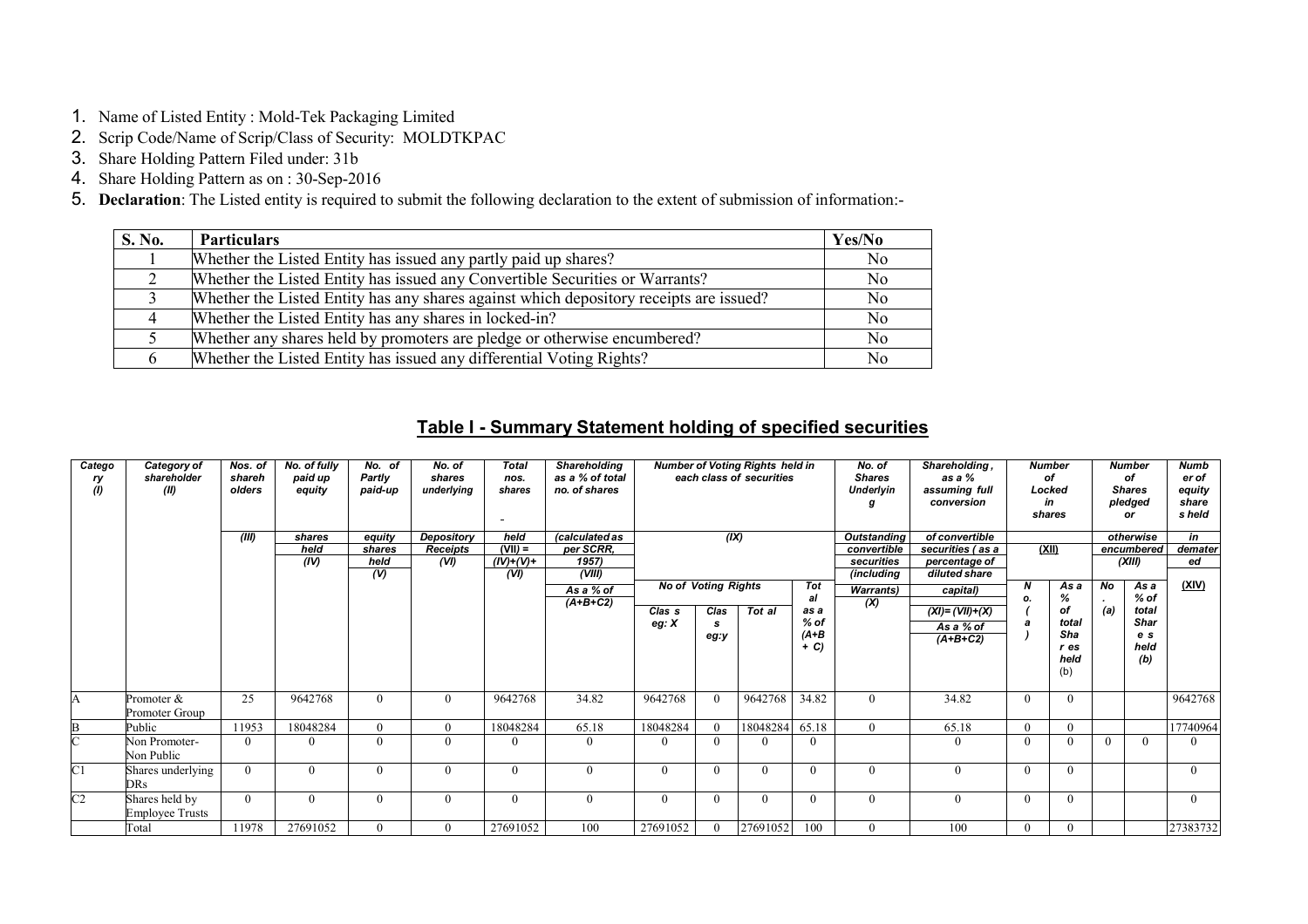| <b>Category &amp; Name</b> | PAN        | No.          | No. of          | Partly         | Nos. of           | <b>Total</b>                   | <b>Sharehol</b>      |                                  |                            | <b>Number of Voting Rights held in</b> |                 | No. of                          | <b>Sharehold</b>         | Number of        |                | Number of           |       | <b>Number</b>            |
|----------------------------|------------|--------------|-----------------|----------------|-------------------|--------------------------------|----------------------|----------------------------------|----------------------------|----------------------------------------|-----------------|---------------------------------|--------------------------|------------------|----------------|---------------------|-------|--------------------------|
| f the                      | (II)       | shar         | fully           | paid-up        | shares            | nos.                           | $\dim g \mathcal{C}$ |                                  | each class of securities   |                                        |                 | <b>Shares</b>                   | $g$ , as $\overline{a}$  | <b>Locked</b> in |                | <b>Shares</b>       |       | equity                   |
| <b>Shareholders</b>        |            | old          | paid            | equity         | underlying        | <b>shares</b>                  | calculate            | (IX)                             |                            |                                        |                 | <b>Underlying</b>               | assuming                 | <i>shares</i>    |                | pledged or          |       | shares                   |
| Œ                          |            | TH)          | иp              | shares         | <b>Depository</b> | held                           | d as per             |                                  |                            |                                        |                 | <b>Outstanding full</b>         |                          | XII)             |                | otherwise           |       | in                       |
|                            |            |              | equity          | held           | <b>Receipts</b>   | $(VII =$<br>$\overline{IV+V+}$ | SCRR,<br>1957        |                                  |                            |                                        |                 | convertible                     | conversio                |                  |                | encumbered<br>XIII) |       | demateri                 |
|                            |            |              | share<br>s held | (V)            | (VI)              | VI)                            |                      |                                  |                            |                                        | <b>Total</b>    | securities<br><i>(including</i> |                          | No.              |                |                     | As a  | ed<br>$\overline{(XIV)}$ |
|                            |            |              | (IV)            |                |                   |                                | As a % of            |                                  | <b>No of Voting Rights</b> |                                        | as a            | <i>Warrants</i> )               | convertibl<br>securities | (a)              | As a<br>$%$ of | No.<br>(a)          | % of  |                          |
|                            |            |              |                 |                |                   |                                | $(A+B+C2)$           |                                  |                            |                                        | $%$ of          | (X)                             | as a                     |                  |                |                     |       |                          |
|                            |            |              |                 |                |                   |                                | (VIII)               |                                  |                            | Tot al                                 | <b>Total</b>    |                                 | percentag                |                  | total          |                     | total |                          |
|                            |            |              |                 |                |                   |                                |                      | <b>Class</b><br>$\boldsymbol{X}$ | <b>Class</b><br>Y          |                                        | Votin           |                                 | of diluted               |                  | <b>Shar</b>    |                     | shar  |                          |
|                            |            |              |                 |                |                   |                                |                      |                                  |                            |                                        |                 |                                 | share                    |                  | es             |                     | e s   |                          |
|                            |            |              |                 |                |                   |                                |                      |                                  |                            |                                        | g<br>rights     |                                 | capital)                 |                  | held           |                     | held  |                          |
|                            |            |              |                 |                |                   |                                |                      |                                  |                            |                                        |                 |                                 | (XI)                     |                  | (b)            |                     | (b)   |                          |
|                            |            |              |                 |                |                   |                                |                      |                                  |                            |                                        |                 |                                 | $(VII)+(X)$              |                  |                |                     |       |                          |
|                            |            |              |                 |                |                   |                                |                      |                                  |                            |                                        |                 |                                 | $%$ of<br>$A+B+C$        |                  |                |                     |       |                          |
|                            |            |              |                 |                |                   |                                |                      |                                  |                            |                                        |                 |                                 | 2                        |                  |                |                     |       |                          |
| Indian                     |            | $\mathbf{0}$ | $\theta$        | $\overline{0}$ | $\Omega$          | $\overline{0}$                 | $\overline{0}$       | $\Omega$                         | $\overline{0}$             | $\Omega$                               | $\mathbf{0}$    | $\overline{0}$                  | $\overline{0}$           | $\theta$         | $\overline{0}$ |                     |       | $\Omega$                 |
| Individuals/Hindu          |            | 24           | 9612528         | $\theta$       | $\theta$          | 9612528                        | 34.71                | 9612528                          | $\theta$                   | 9612528                                | 34.71           | $\theta$                        | 34.71                    | $\theta$         | $\overline{0}$ |                     |       | 9612528                  |
| undivided Family           |            |              |                 |                |                   |                                |                      |                                  |                            |                                        |                 |                                 |                          |                  |                |                     |       |                          |
| APPA RAO                   | AEWPP0399D |              | 292             | $\overline{0}$ | $\overline{0}$    | 292                            | $\overline{0}$       | 292                              | $\overline{0}$             | 292                                    | $\overline{0}$  | $\overline{0}$                  | $\overline{0}$           | $\mathbf{0}$     | $\overline{0}$ |                     |       | 292                      |
| PATTABHI                   |            |              |                 |                |                   |                                |                      |                                  |                            |                                        |                 |                                 |                          |                  |                |                     |       |                          |
| <b>BHUJANGA RAO</b>        | ABHPJ2416M |              | 192918          | $\overline{0}$ | $\theta$          | 192918                         | .7                   | 192918                           | $\theta$                   | 192918                                 | $\overline{.7}$ | $\theta$                        | $.7\,$                   | $\theta$         | $\theta$       |                     |       | 192918                   |
| JANUMAHANTI                |            |              |                 |                |                   |                                |                      |                                  |                            |                                        |                 |                                 |                          |                  |                |                     |       |                          |
| <b>DURGA SUNDEEP</b>       | AHMPA0082B |              | 236462          | $\overline{0}$ | $\theta$          | 236462                         | .85                  | 236462                           | $\overline{0}$             | 236462                                 | .85             | $\theta$                        | .85                      | $\theta$         | $\theta$       |                     |       | 236462                   |
| <b>ADIVISHNU</b>           |            |              |                 |                |                   |                                |                      |                                  |                            |                                        |                 |                                 |                          |                  |                |                     |       |                          |
| <b>HYMA MADIREDDI</b>      | AMWPM6095K |              | 27690           | $\overline{0}$ | $\overline{0}$    | 27690                          |                      | 27690                            | $\overline{0}$             | 27690                                  | $\cdot$ 1       | $\mathbf{0}$                    |                          | $\theta$         | $\overline{0}$ |                     |       | 27690                    |
| K V RAMA RAO               | AKUPK9063B |              | 9882            | $\mathbf{0}$   | $\mathbf{0}$      | 9882                           | .04                  | 9882                             | $\overline{0}$             | 9882                                   | .04             | $\mathbf{0}$                    | .04                      | $\theta$         | $\mathbf{0}$   |                     |       | 9882                     |
| LAKSHMANA RAO              | ABSPJ3757A |              | 2557594         | $\theta$       | $\theta$          | 2557594                        | 9.24                 | 2557594                          | $\mathbf{0}$               | 2557594                                | 9.24            | $\theta$                        | 9.24                     | $\mathbf{0}$     | $\mathbf{0}$   |                     |       | 2557594                  |
| JANUMAHANTI                |            |              |                 |                |                   |                                |                      |                                  |                            |                                        |                 |                                 |                          |                  |                |                     |       |                          |
| LAKSHMI MYTHRI             | AHYPA3362L |              | 240000          | $\theta$       | $\Omega$          | 240000                         | .87                  | 240000                           | $\overline{0}$             | 240000                                 | .87             | $\mathbf{0}$                    | .87                      | $\overline{0}$   | $\mathbf{0}$   |                     |       | 240000                   |
| <b>ADIVISHNU</b>           |            |              |                 |                |                   |                                |                      |                                  |                            |                                        |                 |                                 |                          |                  |                |                     |       |                          |
| <b>MYTRAEYI</b>            | AGTPJ8965A |              | 86700           | $\overline{0}$ | $\overline{0}$    | 86700                          | .31                  | 86700                            | $\overline{0}$             | 86700                                  | .31             | $\mathbf{0}$                    | .31                      | $\overline{0}$   | $\mathbf{0}$   |                     |       | 86700                    |
| JANUMAHANTI                |            |              |                 |                |                   |                                |                      |                                  |                            |                                        |                 |                                 |                          |                  |                |                     |       |                          |
| NAVYA MYTHRI               | AICPJ6746N |              | 123724          | $\theta$       | $\overline{0}$    | 123724                         | .45                  | 123724                           | $\overline{0}$             | 123724                                 | .45             | $\mathbf{0}$                    | .45                      | $\overline{0}$   | $\overline{0}$ |                     |       | 123724                   |
| JANUMAHANTI                |            |              |                 |                |                   |                                |                      |                                  |                            |                                        |                 |                                 |                          |                  |                |                     |       |                          |
| <b>PADMAVATHI</b>          | AHDPP0970C |              | 466200          | $\theta$       | $\theta$          | 466200                         | 1.68                 | 466200                           | $\theta$                   | 466200                                 | 1.68            | $\theta$                        | 1.68                     | $\theta$         | $\theta$       |                     |       | 466200                   |
| NANDIVADA                  |            |              |                 |                |                   |                                |                      |                                  |                            |                                        |                 |                                 |                          |                  |                |                     |       |                          |
| PRASANNA KUMAR             | ACGPG2011D |              | 26958           | $\theta$       | $\theta$          | 26958                          | $\cdot$ 1            | 26958                            | $\theta$                   | 26958                                  | $\cdot$ 1       | $\theta$                        | $\cdot$ 1                | $\theta$         | $\theta$       |                     |       | 26958                    |
| <b>GOLKONDA</b>            |            |              |                 |                |                   |                                |                      |                                  |                            |                                        |                 |                                 |                          |                  |                |                     |       |                          |
| RANA PRATAP                | AGSPJ4947R |              | 145894          | $\theta$       | $\theta$          | 145894                         | .53                  | 145894                           | $\theta$                   | 145894                                 | .53             | $\theta$                        | .53                      | $\Omega$         | $\theta$       |                     |       | 145894                   |
| JANUMAHANTI                |            |              |                 |                |                   |                                |                      |                                  |                            |                                        |                 |                                 |                          |                  |                |                     |       |                          |
| SAI LAKSHMI                | AFVPP3092D |              | 253662          | $\theta$       | $\overline{0}$    | 253662                         | .92                  | 253662                           | $\overline{0}$             | 253662                                 | .92             | $\overline{0}$                  | .92                      | $\Omega$         | $\overline{0}$ |                     |       | 253662                   |
| PATTABHI                   |            |              |                 |                |                   |                                |                      |                                  |                            |                                        |                 |                                 |                          |                  |                |                     |       |                          |
|                            |            |              |                 |                |                   |                                |                      |                                  |                            |                                        |                 |                                 |                          |                  |                |                     |       |                          |
| <b>SARADA</b>              | ACHPJ9967C |              | 61924           | $\theta$       | $\theta$          | 61924                          | .22                  | 61924                            | $\theta$                   | 61924                                  | .22             | $\mathbf{0}$                    | .22                      | $\Omega$         | $\theta$       |                     |       | 61924                    |
| JANUMAHANTI                |            |              |                 |                |                   |                                |                      |                                  |                            |                                        |                 |                                 |                          |                  |                |                     |       |                          |
| SATHYA SRAVYA              | ATCPJ0980H |              | 144068          | $\overline{0}$ | $\overline{0}$    | 144068                         | .52                  | 144068                           | $\overline{0}$             | 144068                                 | .52             | $\mathbf{0}$                    | .52                      | $\overline{0}$   | $\overline{0}$ |                     |       | 144068                   |
| <b>JANUMAHANTI</b>         |            |              |                 |                |                   |                                |                      |                                  |                            |                                        |                 |                                 |                          |                  |                |                     |       |                          |
| <b>SATYAVATI</b>           | AKBPG3422B |              | 315120          | $\Omega$       | $\Omega$          | 315120                         | 1.14                 | 315120                           | $\mathbf{0}$               | 315120                                 | 1.14            | $\mathbf{0}$                    | 1.14                     | $\theta$         | $\overline{0}$ |                     |       | 315120                   |
| <b>GOLUKONDA</b>           |            |              |                 |                |                   |                                |                      |                                  |                            |                                        |                 |                                 |                          |                  |                |                     |       |                          |
| <b>SESHU KUMARI</b>        | ABQPA4069A |              | 542000          | $\theta$       | $\theta$          | 542000                         | 1.96                 | 542000                           | $\Omega$                   | 542000                                 | 1.96            | $\Omega$                        | 1.96                     | $\theta$         | $\overline{0}$ |                     |       | 542000                   |

### Table II - Statement showing shareholding pattern of the Promoter and Promoter Group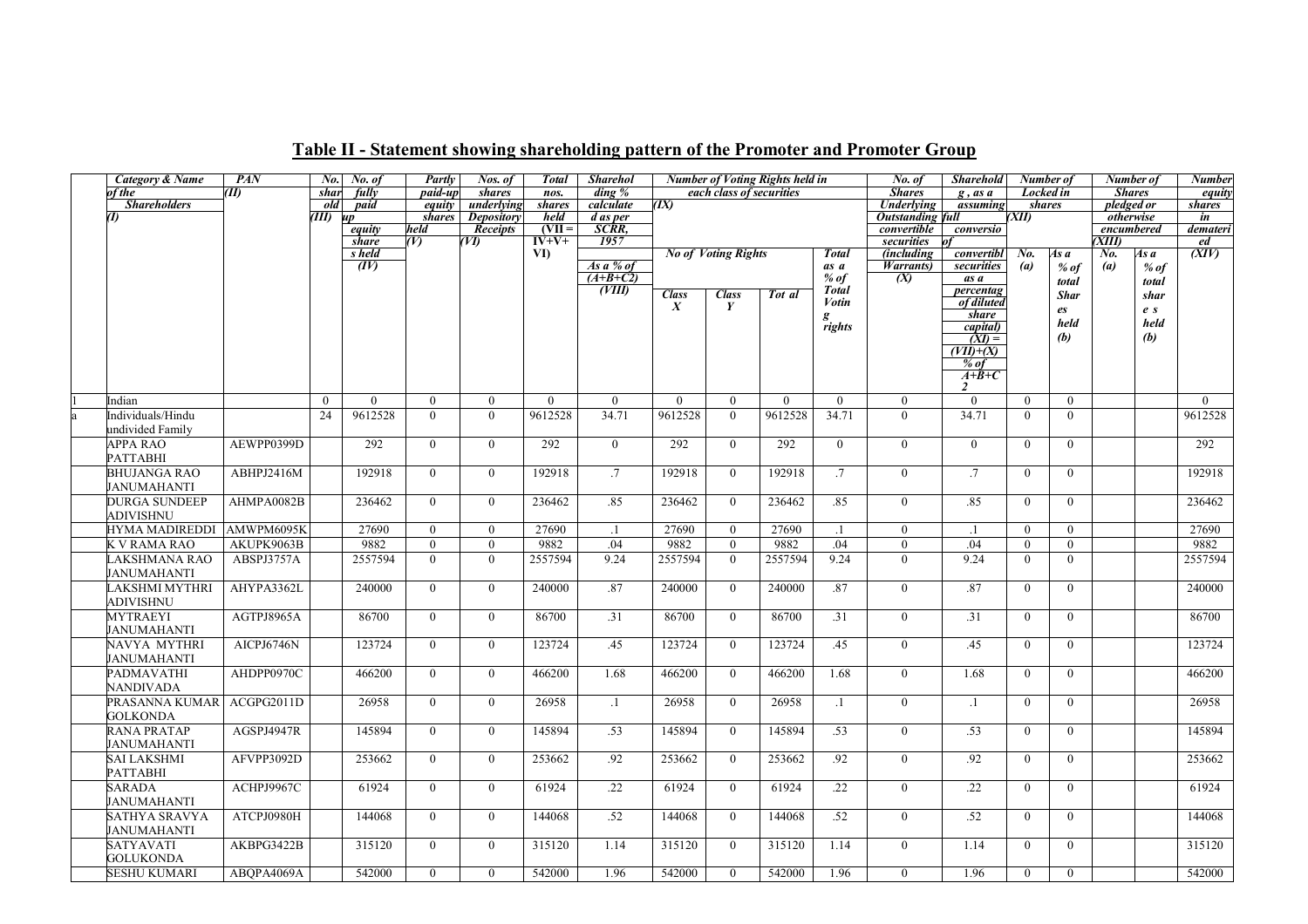| <b>ADIVISHNU</b>                            |            |          |                   |                      |                      |          |                  |                   |                      |                   |                 |                      |                 |          |                      |  |                         |
|---------------------------------------------|------------|----------|-------------------|----------------------|----------------------|----------|------------------|-------------------|----------------------|-------------------|-----------------|----------------------|-----------------|----------|----------------------|--|-------------------------|
| <b>SESHUPRIYA</b>                           | AFFPV7761K |          | 22172             | $\theta$             | $\theta$             | 22172    | .08 <sub>1</sub> | 22172             | $\Omega$             | 22172             | .08             | $\theta$             | .08             | $\Omega$ | $\theta$             |  | 22172                   |
| <b>VEMULA</b>                               |            |          |                   |                      |                      |          |                  |                   |                      |                   |                 |                      |                 |          |                      |  |                         |
| <b>SRINIVAS</b>                             | ABKPM2203J |          | 437036            | $\Omega$             | $\Omega$             | 437036   | 1.58             | 437036            | $\Omega$             | 437036            | 1.58            | $\theta$             | 1.58            | $\Omega$ | $\Omega$             |  | 437036                  |
| <b>MADIREDDI</b>                            |            |          |                   |                      |                      |          |                  |                   |                      |                   |                 |                      |                 |          |                      |  |                         |
| <b>SUBRAMANYAM</b>                          | ABOPA4070R |          | 2029124           | $\Omega$             | $\theta$             | 2029124  | 7.33             | 2029124           | $\theta$             | 2029124           | 7.33            | $\theta$             | 7.33            | $\Omega$ | $\theta$             |  | 2029124                 |
| ADIVISHNU                                   |            |          |                   |                      |                      |          |                  |                   |                      |                   |                 |                      |                 |          |                      |  |                         |
| <b>SUDHA RANI</b>                           | ABSPJ3758R |          | 1320234           | $\theta$             | $\theta$             | 1320234  | 4.77             | 1320234           | $\theta$             | 1320234           | 4.77            | $\theta$             | 4.77            | $\Omega$ | $\theta$             |  | 1320234                 |
| <b>JANUMAHANTI</b><br><b>SWETHA MYTHRI</b>  | AHDPJ2016M |          | 41948             |                      |                      |          |                  | 41948             |                      |                   |                 |                      |                 |          |                      |  |                         |
| <b>JANUMAHANTI</b>                          |            |          |                   | $\theta$             | $\theta$             | 41948    | .15              |                   | $\Omega$             | 41948             | .15             | $\theta$             | .15             | $\Omega$ | $\theta$             |  | 41948                   |
| <b>VARA PRASAD</b>                          | AESPP5771M |          | 90530             | $\theta$             | $\theta$             | 90530    | .33              | 90530             | $\Omega$             | 90530             | $\overline{33}$ | $\mathbf{0}$         | .33             | $\Omega$ | $\overline{0}$       |  | 90530                   |
| <b>NANDIVADA</b>                            |            |          |                   |                      |                      |          |                  |                   |                      |                   |                 |                      |                 |          |                      |  |                         |
| <b>VENKATESWARA</b>                         | ADFPP2153B |          | 240396            | $\theta$             | $\theta$             | 240396   | .87              | 240396            | $\Omega$             | 240396            | .87             | $\theta$             | .87             | $\Omega$ | $\theta$             |  | 240396                  |
| RAO PATTABHI                                |            |          |                   |                      |                      |          |                  |                   |                      |                   |                 |                      |                 |          |                      |  |                         |
| Central Government/                         |            | $\theta$ | $\theta$          | $\theta$             | $\theta$             | $\Omega$ | $\theta$         | $\theta$          | $\overline{0}$       | $\Omega$          | $\theta$        | $\overline{0}$       | $\Omega$        | $\Omega$ | $\theta$             |  | $\overline{0}$          |
| State Government(s)                         |            |          |                   |                      |                      |          |                  |                   |                      |                   |                 |                      |                 |          |                      |  |                         |
| Financial Institutions/                     |            | $\theta$ | $\theta$          | $\mathbf{0}$         | $\mathbf{0}$         | $\theta$ | $\theta$         | $\theta$          | $\overline{0}$       | $\Omega$          | $\theta$        | $\overline{0}$       | $\overline{0}$  | $\theta$ | $\theta$             |  | $\overline{0}$          |
| <b>Banks</b>                                |            |          |                   |                      |                      |          |                  |                   |                      |                   |                 |                      |                 |          |                      |  |                         |
| Any Other (specify)                         |            | $\Omega$ | $\Omega$          | $\theta$             | $\theta$             | $\Omega$ | $\Omega$         | $\Omega$          | $\theta$             | $\Omega$          | $\theta$        | $\theta$             | $\Omega$        | $\Omega$ | $\Omega$             |  | $\Omega$                |
| Sub-Total $(A)(1)$                          |            | 24       | 9612528           | $\theta$             | $\theta$             | 9612528  | 34.71            | 9612528           | $\theta$             | 9612528           | 34.71           | $\theta$             | 34.71           | $\theta$ | $\theta$             |  | 9612528                 |
| Foreign                                     |            | $\theta$ | $\Omega$          | $\theta$             | $\theta$             | $\Omega$ | $\mathbf{0}$     | $\theta$          | $\overline{0}$       | $\Omega$          | $\Omega$        | $\mathbf{0}$         | $^{\circ}$      | $\Omega$ | $\mathbf{0}$         |  | $\overline{0}$          |
| Individuals (Non-                           |            |          | 30240             | $\theta$             | $\theta$             | 30240    | .11              | 30240             | $\overline{0}$       | 30240             | .11             | $\mathbf{0}$         | .11             | $\theta$ | $\mathbf{0}$         |  | 30240                   |
| Resident Individuals/                       |            |          |                   |                      |                      |          |                  |                   |                      |                   |                 |                      |                 |          |                      |  |                         |
| Foreign Individuals)                        |            |          |                   |                      |                      |          |                  |                   |                      |                   |                 |                      |                 |          |                      |  |                         |
| KOTESHWARA RAO XXXXX1111X                   |            |          | 30240             | $\theta$             | $\theta$             | 30240    | .11              | 30240             | $\Omega$             | 30240             | .11             | $\theta$             | .11             | $\Omega$ | $\theta$             |  | 30240                   |
| <b>MADIREDDI</b>                            |            |          |                   |                      |                      |          |                  |                   |                      |                   |                 |                      |                 |          |                      |  |                         |
| Government                                  |            | $\theta$ | $\Omega$          | $\theta$             | $\Omega$             | $\Omega$ | $\Omega$         | $\theta$          | $\Omega$             | $\Omega$          | $\theta$        | $\theta$             | $\Omega$        | $\Omega$ | $\theta$             |  | $\overline{0}$          |
| <b>Institutions</b>                         |            | $\theta$ | $\theta$          | $\theta$             | $\Omega$             | $\Omega$ | $\Omega$         | $\theta$          | $\overline{0}$       | $\Omega$          | $\theta$        | $\theta$             | $\Omega$        | $\Omega$ | $\theta$             |  | $\overline{0}$          |
| Foreign Portfolio                           |            | $\Omega$ | $\theta$          | $\theta$             | $\theta$             | $\Omega$ | $\theta$         | $\theta$          | $\mathbf{0}$         | $\Omega$          | $\theta$        | $\mathbf{0}$         | $\overline{0}$  | $\Omega$ | $\theta$             |  | $\Omega$                |
| Investor                                    |            |          |                   |                      |                      | $\Omega$ |                  |                   |                      |                   |                 |                      |                 | $\theta$ |                      |  |                         |
| Any Other (specify)                         |            | $\theta$ | $\theta$<br>30240 | $\theta$<br>$\theta$ | $\theta$<br>$\Omega$ | 30240    | $\theta$<br>.11  | $\theta$<br>30240 | $\theta$<br>$\theta$ | $\theta$<br>30240 | $\theta$<br>.11 | $\theta$<br>$\theta$ | $\Omega$<br>.11 | $\Omega$ | $\theta$<br>$\theta$ |  | $\overline{0}$<br>30240 |
| Sub-Total $(A)(2)$<br>Total Shareholding of |            | 25       | 9642768           | $\overline{0}$       | $\mathbf{0}$         | 9642768  | 34.82            | 9642768           | $\overline{0}$       | 9642768           | 34.82           | $\overline{0}$       | 34.82           | $\theta$ | $\mathbf{0}$         |  | 9642768                 |
| Promoter and Promoter                       |            |          |                   |                      |                      |          |                  |                   |                      |                   |                 |                      |                 |          |                      |  |                         |
| Group $(A)=$                                |            |          |                   |                      |                      |          |                  |                   |                      |                   |                 |                      |                 |          |                      |  |                         |
| $(A)(1)+(A)(2)$                             |            |          |                   |                      |                      |          |                  |                   |                      |                   |                 |                      |                 |          |                      |  |                         |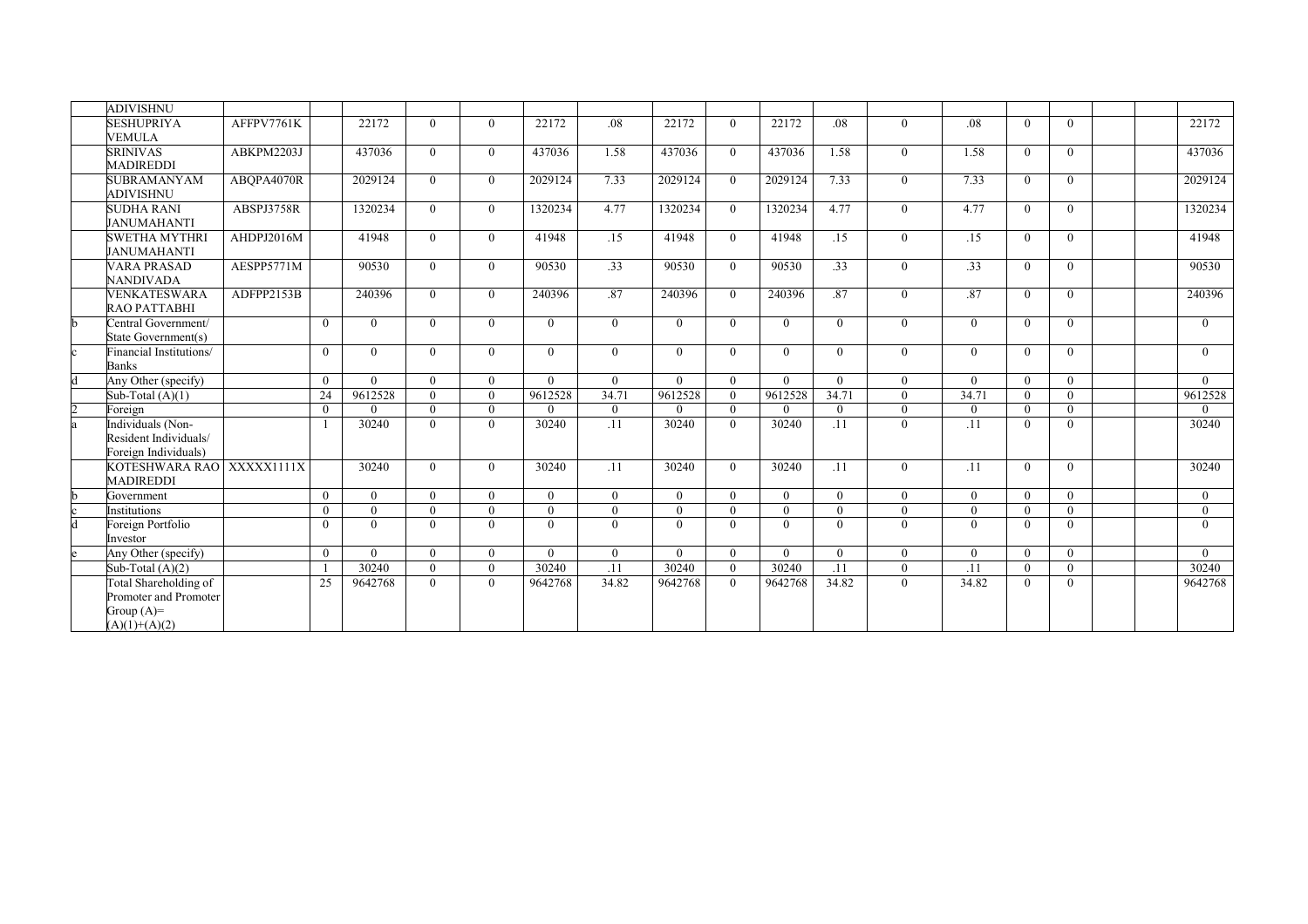| Category & Name<br>of the Shareholders                                                                               | PAN(II)    | Nos. of<br>shareh<br>older<br>(III) | No. of<br>fully<br>paid<br>$\mu$<br>equity | Partly<br>paid-<br>$\mu$<br>equity<br><i>shares</i> | Nos. of<br>shares<br>underlying<br><b>Depository</b><br><b>Receipts</b> | <b>Total</b><br>nos.<br>share<br>s<br>held | <b>Share</b><br>hol<br>ding<br>%<br>calcul                           | (IX)                             | class of securities        | <b>Number of Voting Rights held in each</b> |                                             | No. of<br><b>Shares</b><br>Under<br>lying<br><b>Outsta</b>      | <b>Total</b><br>shareholdin<br>$g$ , as a %<br>assuming<br>full              | оf<br>in<br><i>shares</i><br>(XII)        | $\overline{\mathit{Number}}$<br>Locked | (XIII)                                           | Number of<br><b>Shares</b> pledged<br>or otherwise<br>encumbered | <b>Numb</b><br>er of<br>equity<br>shares<br>held |
|----------------------------------------------------------------------------------------------------------------------|------------|-------------------------------------|--------------------------------------------|-----------------------------------------------------|-------------------------------------------------------------------------|--------------------------------------------|----------------------------------------------------------------------|----------------------------------|----------------------------|---------------------------------------------|---------------------------------------------|-----------------------------------------------------------------|------------------------------------------------------------------------------|-------------------------------------------|----------------------------------------|--------------------------------------------------|------------------------------------------------------------------|--------------------------------------------------|
|                                                                                                                      |            |                                     | share<br>s held<br>(IV)                    | held<br>(V)                                         | (VI)                                                                    | <u>VII</u><br>$=$<br>$IV+V+VI$             | ate d<br>as per<br><b>SCRR</b>                                       |                                  | <b>No of Voting Rights</b> |                                             | <b>Total</b> as<br>$a\%$ of<br><b>Total</b> | nding<br>conver<br>tible                                        | conversion<br>of<br>convertible                                              | $\boldsymbol{N}$<br>$\boldsymbol{\theta}$ | As a<br>$%$ of<br>total                | Vo.<br>$\overline{N}$<br>$\boldsymbol{\theta}$ t | As a<br>$%$ of<br>total                                          | in<br>demate<br>rializ                           |
|                                                                                                                      |            |                                     |                                            |                                                     |                                                                         |                                            | , 1957<br>As a<br>$%$ of<br>$(A+B+$<br>C <sub>2</sub><br><i>VIII</i> | <b>Class</b><br>$\boldsymbol{X}$ | <b>Class</b><br>Y          | Tot al                                      | <b>Voting</b><br>rights                     | securit<br>ies<br><i>(inclu</i><br>ding<br>Warra<br>nts)<br>(X) | securities<br>(as a<br>percentage<br>of diluted<br>share<br>capital)<br>(XI) | $\boldsymbol{a}$                          | <b>Shar</b><br>es<br>held<br>(b)       | ap<br>pli<br>ca<br>ble<br>(a)                    | share s<br>held (Not<br>applic<br>$able($ b $)$                  | ed<br>form<br>(XIV)                              |
| Institutions                                                                                                         |            |                                     |                                            |                                                     |                                                                         |                                            |                                                                      |                                  |                            |                                             |                                             |                                                                 |                                                                              |                                           |                                        |                                                  |                                                                  |                                                  |
| Mutual Funds/                                                                                                        |            | 16                                  | 4208731                                    | $\overline{0}$                                      | $\mathbf{0}$                                                            | 4208731                                    | 15.2                                                                 | 4208731                          | $\overline{0}$             | 4208731                                     | 15.2                                        | $\boldsymbol{0}$                                                | 15.2                                                                         | $\mathbf{0}$                              | $\theta$                               |                                                  |                                                                  | 4208731                                          |
| <b>DSP BLACKROCK 3 AAAJD0430B</b><br><b>YEARS CLOSE</b><br><b>ENDED EQUITY</b><br>FUND                               |            | $\theta$                            | 1553632                                    | $\Omega$                                            | $\overline{0}$                                                          | 1553632                                    | 5.61                                                                 | 1553632                          | $\theta$                   | 1553632                                     | 5.61                                        | $\overline{0}$                                                  | 5.61                                                                         | $\Omega$                                  | $\Omega$                               |                                                  |                                                                  | 1553632                                          |
| PRINCIPAL<br>TRUSTEE CO. PVT<br>TD - A/C<br>PRINCIPALMUTUAL<br><b>FUND - PRINCIPAL</b><br>EMERGING<br>BLUECHIP FU ND | AAATP6607N | $\theta$                            | 468000                                     | $\theta$                                            | $\theta$                                                                | 468000                                     | 1.69                                                                 | 468000                           | $\theta$                   | 468000                                      | 1.69                                        | $\theta$                                                        | 1.69                                                                         | $\theta$                                  | $\theta$                               |                                                  |                                                                  | 468000                                           |
| <b>SBI MAGNUM</b><br>MIDCAP FUND                                                                                     | AABTS6407O | $\theta$                            | 900530                                     | $\mathbf{0}$                                        | $\overline{0}$                                                          | 900530                                     | 3.25                                                                 | 900530                           | $\overline{0}$             | 900530                                      | 3.25                                        | $\overline{0}$                                                  | 3.25                                                                         | $\theta$                                  | $\Omega$                               |                                                  |                                                                  | 900530                                           |
| <b>SBI MAGNUM</b><br><b>MULTICAP FUND</b>                                                                            | AABTS6407Q | $\mathbf{0}$                        | 540000                                     | $\mathbf{0}$                                        | $\overline{0}$                                                          | 540000                                     | 1.95                                                                 | 540000                           | $\overline{0}$             | 540000                                      | 1.95                                        | $\overline{0}$                                                  | 1.95                                                                         | $\theta$                                  | $\theta$                               |                                                  |                                                                  | 540000                                           |
| Venture Capital Funds                                                                                                |            | $\overline{0}$                      | $\mathbf{0}$                               | $\overline{0}$                                      | $\overline{0}$                                                          | $\mathbf{0}$                               | $\overline{0}$                                                       | $\overline{0}$                   | $\overline{0}$             | $\bf{0}$                                    | $\overline{0}$                              | $\mathbf{0}$                                                    | $\mathbf{0}$                                                                 | $\overline{0}$                            | $\overline{0}$                         |                                                  |                                                                  | $\overline{0}$                                   |
| Alternate Investment<br>unds?                                                                                        |            | $\Omega$                            | $\overline{0}$                             | $\Omega$                                            | $\overline{0}$                                                          | $\Omega$                                   | $\overline{0}$                                                       | $\mathbf{0}$                     | $\overline{0}$             | $\Omega$                                    | $\Omega$                                    | $\mathbf{0}$                                                    | $\theta$                                                                     | $\Omega$                                  | $\Omega$                               |                                                  |                                                                  | $\Omega$                                         |
| Foreign Venture<br>Capital Investors                                                                                 |            | $\Omega$                            | $\mathbf{0}$                               | $\theta$                                            | $\overline{0}$                                                          | $\theta$                                   | $\overline{0}$                                                       | $\overline{0}$                   | $\theta$                   | $\theta$                                    | $\theta$                                    | $\mathbf{0}$                                                    | $\mathbf{0}$                                                                 | $\mathbf{0}$                              | $\Omega$                               |                                                  |                                                                  | $\Omega$                                         |
| Foreign Portfolio<br>Investors                                                                                       |            | 2                                   | 722498                                     | $\mathbf{0}$                                        | $\overline{0}$                                                          | 722498                                     | 2.61                                                                 | 722498                           | $\overline{0}$             | 722498                                      | 2.61                                        | $\overline{0}$                                                  | 2.61                                                                         | $\mathbf{0}$                              | $\overline{0}$                         |                                                  |                                                                  | 722498                                           |
| PASSAGE TO INDIA AAECP2986K<br><b>MASTER FUND</b><br><b>IMITED</b>                                                   |            | $\theta$                            | 708954                                     | $\theta$                                            | $\overline{0}$                                                          | 708954                                     | 2.56                                                                 | 708954                           | $\overline{0}$             | 708954                                      | 2.56                                        | $\overline{0}$                                                  | 2.56                                                                         | $\theta$                                  | $\theta$                               |                                                  |                                                                  | 708954                                           |
| inancial Institutions/<br>Banks                                                                                      |            | 2                                   | 21456                                      | $\theta$                                            | $\overline{0}$                                                          | 21456                                      | .08                                                                  | 21456                            | $\overline{0}$             | 21456                                       | .08                                         | $\overline{0}$                                                  | .08                                                                          | $\theta$                                  | $\theta$                               |                                                  |                                                                  | 21456                                            |
| Insurance Companies                                                                                                  |            | $\Omega$                            | $\mathbf{0}$                               | $\mathbf{0}$                                        | $\overline{0}$                                                          | $\Omega$                                   | $\mathbf{0}$                                                         | $\boldsymbol{0}$                 | $\mathbf{0}$               | $\overline{0}$                              | $\mathbf{0}$                                | $\boldsymbol{0}$                                                | $\boldsymbol{0}$                                                             | $\bf{0}$                                  | $\Omega$                               |                                                  |                                                                  | $\overline{0}$                                   |
| Provident Funds/<br>Pension Funds                                                                                    |            | $\Omega$                            | $\Omega$                                   | $\Omega$                                            | $\theta$                                                                | $\theta$                                   | $\Omega$                                                             | $\Omega$                         | $\Omega$                   | $\Omega$                                    | $\Omega$                                    | $\Omega$                                                        | $\theta$                                                                     | $\theta$                                  | $\Omega$                               |                                                  |                                                                  | $\theta$                                         |
| Any Other (specify)                                                                                                  |            | $\theta$                            | $\overline{0}$                             | $\theta$                                            | $\overline{0}$                                                          | $\theta$                                   | $\theta$                                                             | $\theta$                         | $\overline{0}$             | $\theta$                                    | $\theta$                                    | $\theta$                                                        | $\mathbf{0}$                                                                 | $\theta$                                  | $\theta$                               |                                                  |                                                                  | $\mathbf{0}$                                     |
| Sub-Total $(B)(1)$                                                                                                   |            | 20                                  | 4952685                                    | $\overline{0}$                                      | $\mathbf{0}$                                                            | 4952685                                    | 17.89                                                                | 4952685                          | $\overline{0}$             | 4952685                                     | 17.89                                       | $\mathbf{0}$                                                    | 17.89                                                                        | $\mathbf{0}$                              | $\theta$                               |                                                  |                                                                  | 4952685                                          |
| Central Government/<br>State Government(s)/                                                                          |            | $\Omega$                            | $\theta$                                   | $\theta$                                            | $\theta$                                                                | $\theta$                                   | $\theta$                                                             | $\Omega$                         | $\theta$                   | $\theta$                                    | $\theta$                                    | $\Omega$                                                        | $\Omega$                                                                     | $\theta$                                  | $\Omega$                               |                                                  |                                                                  | $\Omega$                                         |

#### Table III - Statement showing shareholding pattern of the Public shareholder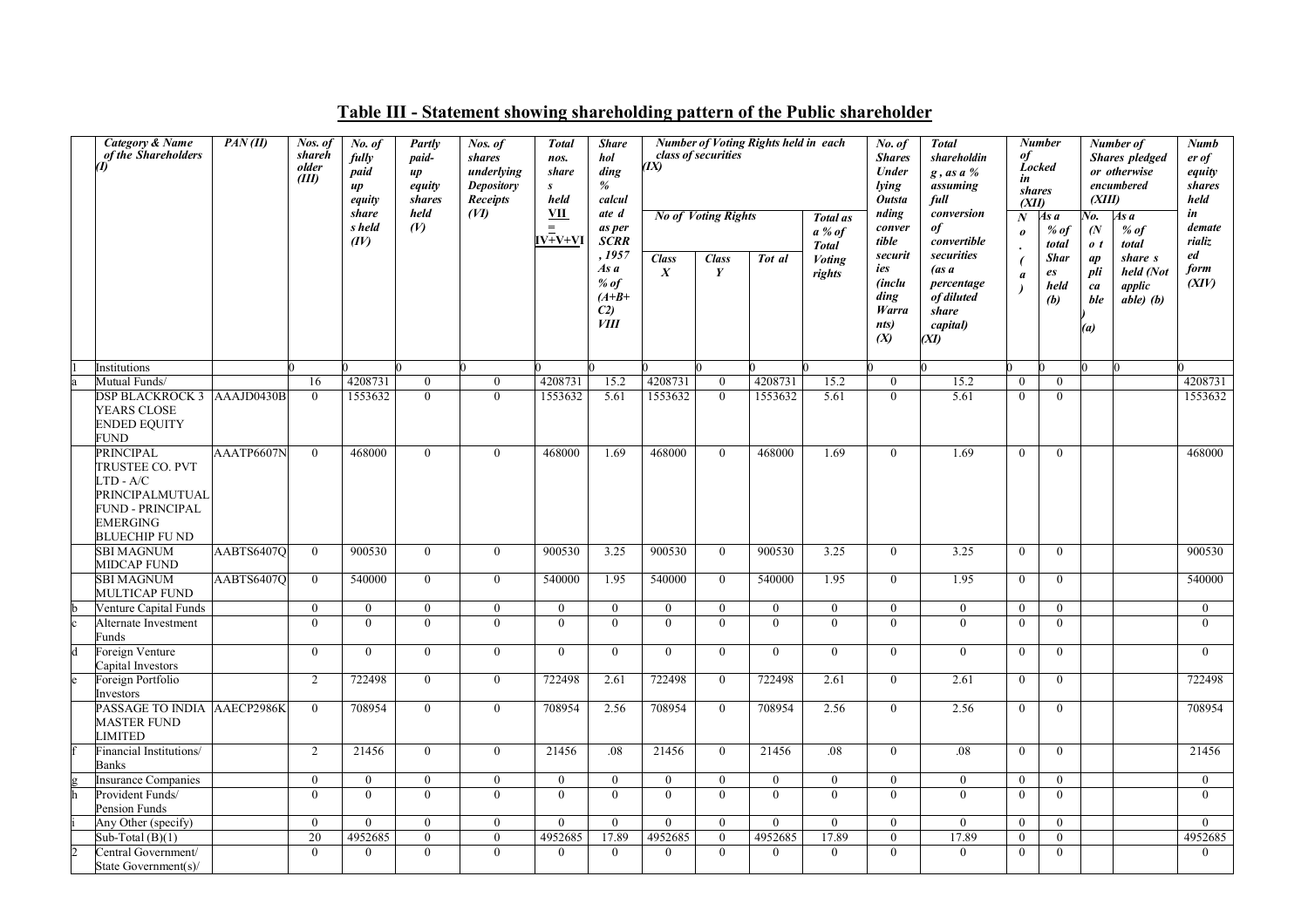|   | President of India                                                                       |                   |          |          |          |          |          |                |                |              |          |          |          |                |                |          |          |          |          |
|---|------------------------------------------------------------------------------------------|-------------------|----------|----------|----------|----------|----------|----------------|----------------|--------------|----------|----------|----------|----------------|----------------|----------|----------|----------|----------|
|   | Sub-Total $(B)(2)$                                                                       |                   | $\Omega$ | $\Omega$ | $\Omega$ | $\Omega$ | $\Omega$ | $\Omega$       | $\Omega$       | $\Omega$     | $\Omega$ | $\Omega$ | $\Omega$ | $\Omega$       | $\theta$       | $\Omega$ |          |          | $\Omega$ |
|   | Non-institutions                                                                         |                   | $\Omega$ | $\Omega$ | $\theta$ | $\theta$ | $\Omega$ | $\theta$       | $\Omega$       | $\theta$     | $\theta$ | $\theta$ | $\Omega$ | $\theta$       | $\theta$       | $\Omega$ | $\theta$ | $\Omega$ | $\Omega$ |
|   | Individuals -                                                                            |                   | 11280    | 8581313  | $\theta$ | $\theta$ | 8581313  | 30.99          | 8581313        | $\theta$     | 8581313  | 30.99    | $\Omega$ | 30.99          | $\mathbf{0}$   | $\Omega$ | $\theta$ | $\Omega$ | 8273993  |
|   | Individual shareholders<br>holding nominal share<br>capital up to Rs. 2<br>lakhs.        |                   | 11253    | 6116350  | $\theta$ | $\theta$ | 6116350  | 22.09          | 6116350        | $\Omega$     | 6116350  | 22.09    | $\Omega$ | 22.09          | $\theta$       | $\Omega$ |          |          | 5809030  |
|   | Individual shareholders<br>holding nominal share<br>capital in excess of Rs.<br>2 lakhs. |                   | 27       | 2464963  | $\Omega$ | $\theta$ | 2464963  | 8.9            | 2464963        | $\theta$     | 2464963  | 8.9      | $\Omega$ | 8.9            | $\theta$       | $\Omega$ |          |          | 2464963  |
|   | NBFCs registered with<br>RBI                                                             |                   | $\Omega$ | $\theta$ | $\Omega$ | $\Omega$ | $\theta$ | $\overline{0}$ | $\theta$       | $\Omega$     | $\theta$ | $\theta$ | $\Omega$ | $\theta$       | $\theta$       | $\Omega$ |          |          | $\Omega$ |
|   | <b>Employee Trusts</b>                                                                   |                   | $\Omega$ | $\theta$ | $\theta$ | $\Omega$ | $\theta$ | $\theta$       | $\overline{0}$ | $\Omega$     | $\theta$ | $\theta$ | $\Omega$ | $\overline{0}$ | $\overline{0}$ | $\Omega$ |          |          | $\Omega$ |
| d | Overseas Depositories<br>(holding DRs)<br>(balancing figure)                             |                   | $\Omega$ | $\Omega$ | $\Omega$ | $\Omega$ | $\theta$ | $\theta$       | $\theta$       | $\theta$     | $\Omega$ | $\theta$ | $\Omega$ | $\theta$       | $\mathbf{0}$   | $\Omega$ |          |          | $\theta$ |
|   | Any Other (specify)                                                                      |                   | 653      | 4514286  | $\theta$ | $\theta$ | 4514286  | 16.3           | 4514286        | $\theta$     | 4514286  | 16.3     | $\Omega$ | 16.3           | $\overline{0}$ | $\theta$ |          |          | 4514286  |
|   | <b>BODIES</b><br><b>CORPORATES</b>                                                       |                   | 269      | 4064715  | $\Omega$ | $\Omega$ | 4064715  | 14.68          | 4064715        | $\Omega$     | 4064715  | 14.68    | $\Omega$ | 14.68          | $\theta$       | $\Omega$ |          |          | 4064715  |
|   | UNO METALS LTD                                                                           | AAACU3053E        | $\Omega$ | 1120000  | $\theta$ | $\theta$ | 1120000  | 4.04           | 1120000        | $\mathbf{0}$ | 1120000  | 4.04     | $\theta$ | 4.04           | $\mathbf{0}$   | $\theta$ |          |          | 1120000  |
|   | <b>KITARA INDIA</b><br>MICRO CAP<br><b>GROWTH FUND</b>                                   | AAFCK6168D        | $\Omega$ | 900000   | $\Omega$ | $\Omega$ | 900000   | 3.25           | 900000         | $\Omega$     | 900000   | 3.25     | $\Omega$ | 3.25           | $\Omega$       | $\Omega$ |          |          | 900000   |
|   | <b>NON RESIDENT</b><br><b>INDIANS</b>                                                    |                   | 325      | 408971   | $\theta$ | $\Omega$ | 408971   | 1.48           | 408971         | $\Omega$     | 408971   | 1.48     | $\Omega$ | 1.48           | $\theta$       | $\theta$ |          |          | 408971   |
|   | <b>CLEARING</b><br><b>MEMBERS</b>                                                        |                   | 59       | 40600    | $\theta$ | $\Omega$ | 40600    | .15            | 40600          | $\Omega$     | 40600    | .15      | $\theta$ | .15            | $\mathbf{0}$   | $\theta$ |          |          | 40600    |
|   | Sub-Total $(B)(3)$                                                                       |                   | 11933    | 13095599 | $\theta$ | $\theta$ | 13095599 | 47.29          | 13095599       | $\mathbf{0}$ | 13095599 | 47.29    | $\Omega$ | 47.29          | $\theta$       | $\Omega$ |          |          | 12788279 |
|   | <b>Total Public</b><br>Shareholding $(B)=$<br>$(B)(1)+(B)(2)+(B)(3)$                     |                   | 11953    | 18048284 | $\Omega$ | $\theta$ | 18048284 | 65.18          | 18048284       | $\theta$     | 18048284 | 65.18    | $\Omega$ | 65.18          | $\theta$       | $\Omega$ |          |          | 17740964 |
|   | <b>DSP BLACKROCK</b><br><b>ALTERNATIVE</b><br><b>INVESTMENT FUND</b>                     | <b>AABTD8818Q</b> | $\theta$ | 423807   |          |          | 423807   | 1.53           | 423807         |              | 423807   | 1.53     |          | 1.53           |                | $\Omega$ |          |          | 423807   |
|   | <b>DINERO WEALTH</b><br>PRIVATE LIMITED                                                  | AADCV5809Q        | $\Omega$ | 353744   |          |          | 353744   | 1.28           | 353744         |              | 353744   | 1.28     |          | 1.28           |                | $\theta$ |          |          | 353744   |
|   | <b>MOLD-TEK</b><br><b>PACKAGING</b><br>LIMITED-<br>UNCLAIMED<br><b>SUSPENSE</b>          | AABCT0845L        | $\Omega$ | 292774   |          |          | 292774   | 1.06           | 292774         |              | 292774   | 1.06     |          | 1.06           |                | $\theta$ |          |          | 292774   |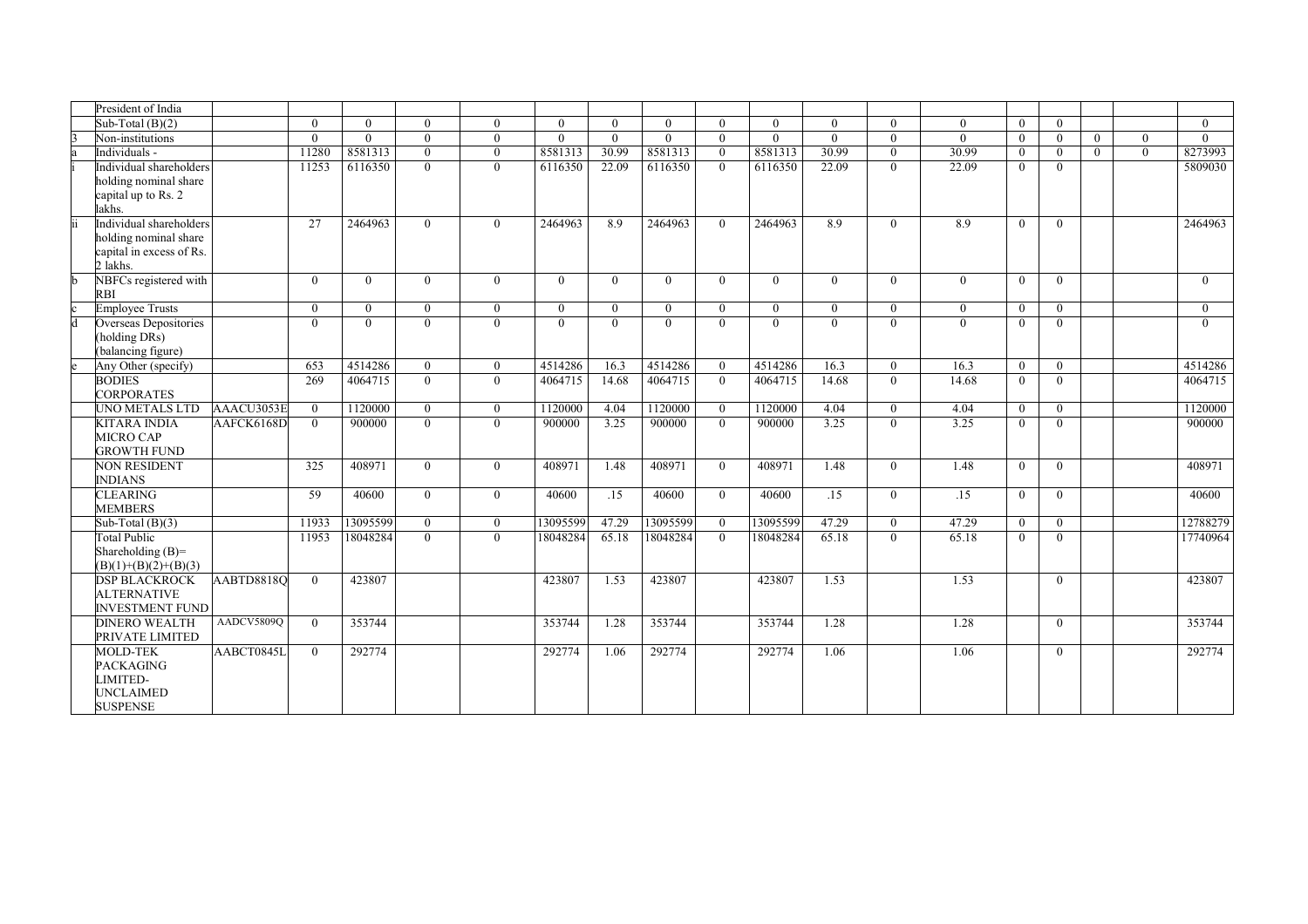| Category & Name      | PA   | No. of   | No. of       | Partly        | Nos. of           | Total no. | <b>Sharehol</b>      |              |                            |            | <b>Number of Voting Rights held in</b> | No. of                    | <b>Total</b>    |           | Number of   |          | Number of        | Number of           |
|----------------------|------|----------|--------------|---------------|-------------------|-----------|----------------------|--------------|----------------------------|------------|----------------------------------------|---------------------------|-----------------|-----------|-------------|----------|------------------|---------------------|
| of the               | (II) | shareh   | fully        | paid-up       | shares            | shares    | $\dim g \mathcal{C}$ |              | each class of securities   |            |                                        | <b>Shares</b>             | shareholdin     | Locked in |             |          | <b>Shares</b>    | equity              |
| <b>Shareholders</b>  |      | older    | paid         | equity        | underlying        | held      | calculate            |              | (IX)                       |            |                                        | <b>Underlying</b>         | $g$ , as a $\%$ | shares    |             |          | pledged or       | shares held         |
| $\boldsymbol{v}$     |      | (III)    | <b>UD</b>    | <i>shares</i> | <b>Depository</b> | $(VII =$  | d as per             |              |                            |            |                                        | <i><b>Outstanding</b></i> | assuming        | (XII)     |             |          | <i>otherwise</i> | in                  |
|                      |      |          | equity       | held          | <b>Receipts</b>   | $IV+V+VI$ | SCRR,                |              |                            |            |                                        | convertible               | full            |           |             |          | encumbered       | dematerializ        |
|                      |      |          | share        | (V)           | (VI)              |           | <b>1957</b>          |              |                            |            |                                        | securities                | conversion      |           |             |          | (XIII)           | ed form             |
|                      |      |          | s held       |               |                   |           | As $a\%$ of          |              | <b>No of Voting Rights</b> |            | Total as                               | <i>(including)</i>        | of              | No.       | As a        | No.      | As a             | (XIV)               |
|                      |      |          | (IV)         |               |                   |           | $(A+B+C2)$           |              |                            |            | $a\%$ of                               | <i>Warrants</i> )         | convertible     |           | % $of$      | (No)     | % of             | (Not)               |
|                      |      |          |              |               |                   |           | (VIII)               |              |                            |            | <b>Total</b>                           | (X)                       | securities (    |           | total       |          | total            | <b>Applicable</b> ) |
|                      |      |          |              |               |                   |           |                      | <b>Class</b> | <b>Class</b>               | <b>Tot</b> | <b>Voting</b>                          |                           | as a            |           | <b>Shar</b> | ap       | share            |                     |
|                      |      |          |              |               |                   |           |                      | A            |                            | al         | rights                                 |                           | percentage      |           | es          | pli      | s held           |                     |
|                      |      |          |              |               |                   |           |                      |              |                            |            |                                        |                           | of diluted      |           | held        | ca       | (Not             |                     |
|                      |      |          |              |               |                   |           |                      |              |                            |            |                                        |                           | share           |           |             |          |                  |                     |
|                      |      |          |              |               |                   |           |                      |              |                            |            |                                        |                           | capital)        |           |             | ble      | applic           |                     |
|                      |      |          |              |               |                   |           |                      |              |                            |            |                                        |                           | (XI)            |           |             |          | <i>able</i> )    |                     |
| Custodian/DR         |      |          |              |               | $\theta$          |           | $\Omega$             |              | $\Omega$                   | $\Omega$   | $\Omega$                               | $\theta$                  |                 | $\theta$  | $\Omega$    |          |                  | $\theta$            |
| Holder               |      |          |              |               |                   |           |                      |              |                            |            |                                        |                           |                 |           |             |          |                  |                     |
| Employee Benefit     |      | $\Omega$ |              |               | $\theta$          |           | 0                    |              | $\Omega$                   | $\theta$   | $\theta$                               | $\theta$                  | $\mathbf{0}$    | $\theta$  | $\Omega$    |          |                  | $\theta$            |
| Trust (under SEBI    |      |          |              |               |                   |           |                      |              |                            |            |                                        |                           |                 |           |             |          |                  |                     |
| (Share based)        |      |          |              |               |                   |           |                      |              |                            |            |                                        |                           |                 |           |             |          |                  |                     |
| Employee Benefit)    |      |          |              |               |                   |           |                      |              |                            |            |                                        |                           |                 |           |             |          |                  |                     |
| Regulations, 2014)   |      |          |              |               |                   |           |                      |              |                            |            |                                        |                           |                 |           |             |          |                  |                     |
|                      |      | $\theta$ |              | 0             | $\theta$          |           |                      |              | $\Omega$                   | $\theta$   | $\theta$                               | $\Omega$                  | $\mathbf{0}$    | $\theta$  |             | $\theta$ | $\Omega$         | $\theta$            |
| Total Non-Promoter-  |      |          | $\mathbf{U}$ |               |                   |           | $\Omega$             | $\Omega$     |                            |            |                                        |                           |                 |           |             |          |                  |                     |
| Non Public           |      |          |              |               |                   |           |                      |              |                            |            |                                        |                           |                 |           |             |          |                  |                     |
| Shareholding $(C)$ = |      |          |              |               |                   |           |                      |              |                            |            |                                        |                           |                 |           |             |          |                  |                     |
| $(C)(1)+(C)(2)$      |      |          |              |               |                   |           |                      |              |                            |            |                                        |                           |                 |           |             |          |                  |                     |

### Table IV - Statement showing shareholding pattern of the Non Promoter- Non Public shareholder